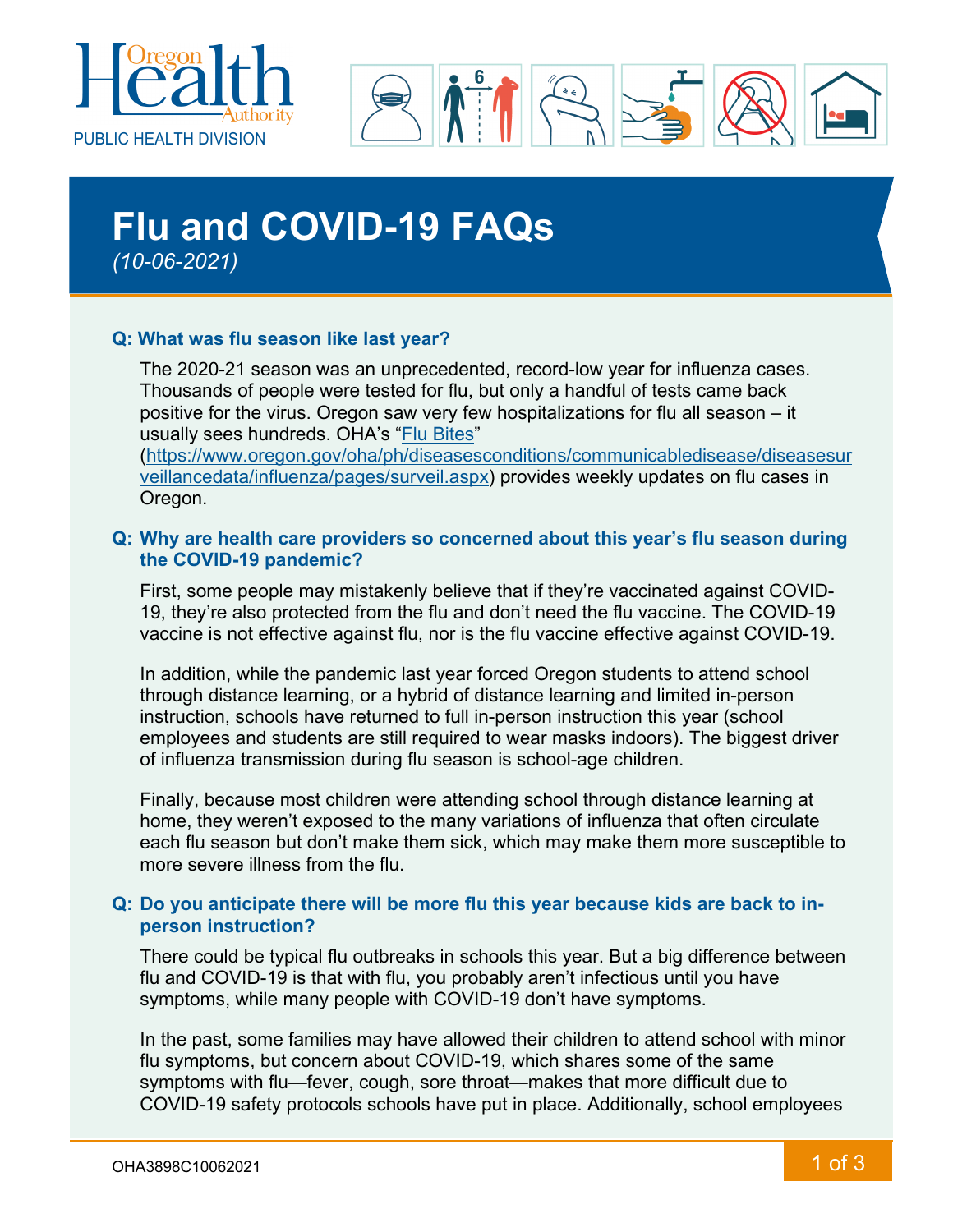and students are required to wear masks indoors at all times, which should limit transmission of influenza.

#### **Q: Can you get a flu vaccine at the same time as a COVID-19 vaccine? Am I overloading my body's immune system if I do?**

You can get the flu vaccine at the same time as the COVID-19 vaccine. Or, if you just got a COVID-19 vaccine last week, there's no reason why you can't get a flu vaccine this week. There are no restrictions on that.

It's important to remember that children routinely receive vaccines for multiple vaccine-preventable diseases, including diphtheria, tetanus, pertussis, polio, chickenpox, measles, mumps, rubella and hepatitis. Those multiple vaccines, given at once, do not suppress their immune systems or make them more susceptible to disease. It's much less stress to your immune system to get the vaccine than it is to get the illness. The same is true with COVID-19 and flu; it's best to get the vaccines instead of the illnesses.

#### **Q: What do I need to know about COVID-19 and flu symptoms?**

Until you know whether you have flu or COVID-19, it's important to respond the same way to the symptoms both viruses share. If you experience fever, cough and sore throat, you should stay home from work or school, wear a mask, keep your distance from others and get tested, and contact your health care provider if your symptoms worsen. The two viruses share symptoms as well as steps for preventing their spread to other people.

#### **Q: If you get the flu, are you more susceptible to COVID-19?**

No. They are separate viruses, and while they share some symptoms—fever, cough, sore throat—having one does not make you more prone to getting the other. It is just as easy to get COVID-19 whether you have flu or not.

### **Q: Is it possible to get both viruses at the same time, and would that be a horrible scenario?**

In 2020, when the COVID-19 started to spread, Oregon did have some late flu cases and hospitalizations even after the pandemic began. They can both circulate at the same time, and there were some cases of people testing positive for both. However, there is not a lot of data available on the health effects of "co-infections" with flu and COVID-19. To prevent this, your best bet is to get vaccinated for both viruses.

#### **Q: What are we hearing about flu on the other side of the world? What was their flu season like?**

There is nothing remarkable about data from the southern hemisphere. There's no new flu strain emerging, and it's been a light flu season in places like New Zealand and Australia. The severity of any flu season depends on how many people get a flu vaccination, if people stay home when they're sick, and how much people use face coverings when they're out in public.